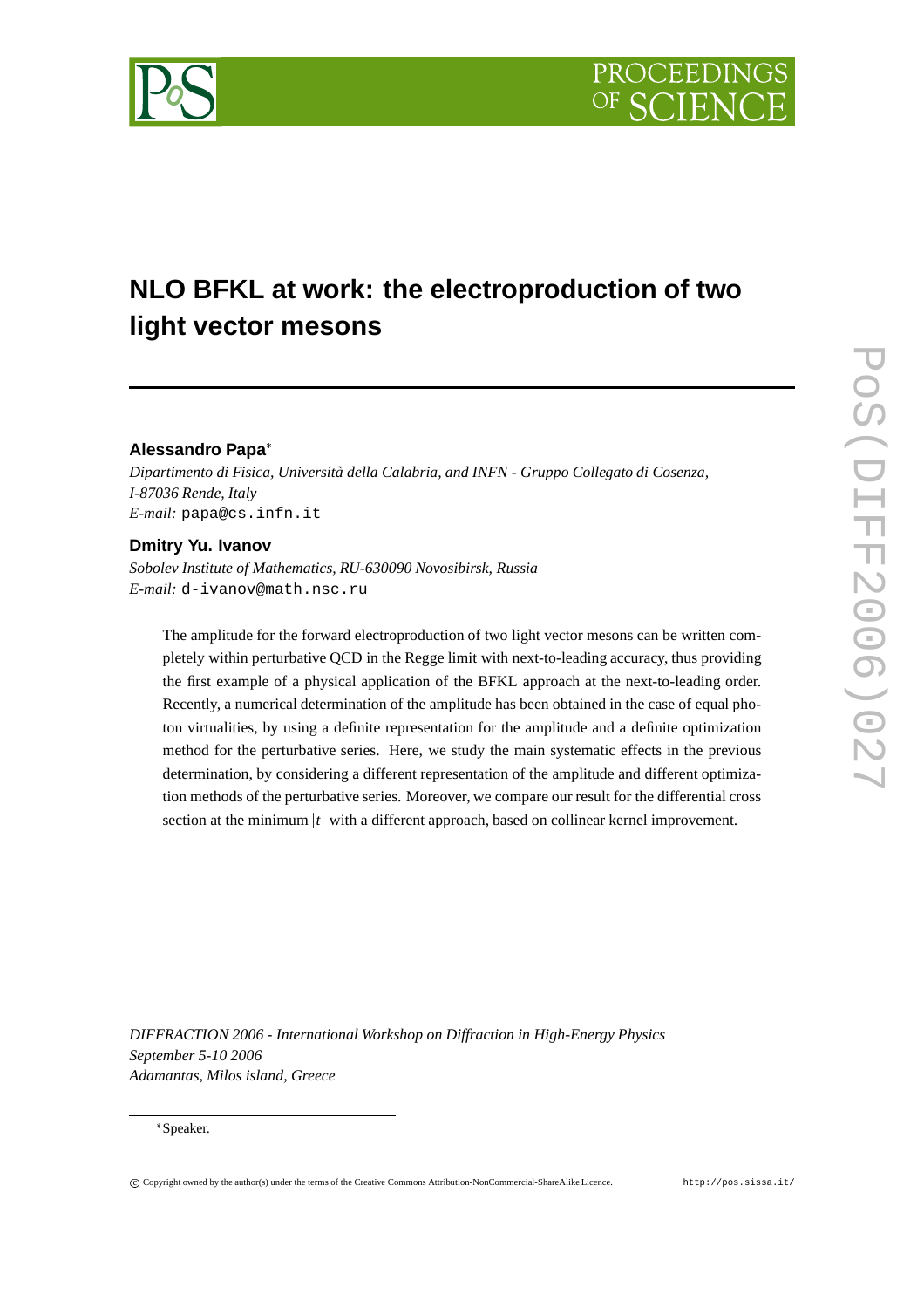# **1. Introduction**

In the BFKL approach [1], both in the leading logarithmic approximation (LLA), which means resummation of all terms  $(\alpha_s \ln(s))^n$ , and in the next-to-leading approximation (NLA), which means resummation of all terms  $\alpha_s(\alpha_s \ln(s))^n$ , the (imaginary part of the) amplitude for a large-*s* hard collision process can be written as the convolution of the Green's function of two interacting Reggeized gluons with the impact factors of the colliding particles (see, for example, Fig. 1).

The Green's function is determined through the BFKL equation. The kernel of the BFKL equation for singlet color representation, i.e. in the Pomeron channel, is known now both in the forward [2] and in the non-forward [3] cases. On the other side, impact factors are known with NLA accuracy in a few cases: colliding partons [4], forward jet production [5] and forward transition from a virtual photon  $\gamma^*$  to a light neutral vector meson  $V = \rho^0, \omega, \phi$  [6]. The most important impact factor for phenomenology, the  $\gamma^* \to \gamma^*$  impact factor, is calling for a rather long calculation, which seems to be close to completion now [7, 8].

The  $\gamma^* \to V$  forward impact factor can be used together with the NLA BFKL forward Green's function to build, completely within perturbative QCD and with NLA accuracy, the amplitude of the  $\gamma^* \gamma^* \to VV$  reaction. This amplitude provides us with an ideal theoretical laboratory for the investigation of several open questions in the BFKL approach and for the comparison with different approaches.

In Ref. [9] it was shown how the  $\gamma^* \to V$  impact factors and the BFKL Green's function can be put together to build up the NLA forward amplitude of the  $\gamma^* \gamma^* \to VV$  process in the MS scheme and a convenient series representation for this amplitude was presented. Then, in the case of equal photon virtualities, i.e. in the so-called "pure" BFKL regime, a numerical study was carried out which led to conclude that the NLA corrections are large and of opposite sign with respect to the leading order and that they are dominated, at the lower energies, by the NLA correction from impact factors. However, a smooth behaviour of the (imaginary part of the) amplitude with the energy could be nevertheless obtained, by optimizing the choice of the energy scale  $s_0$  in the BFKL approach and of the renormalization scale  $\mu_R$  which appear both in subleading terms. The optimization method adopted there was an adaptation of the "principle of minimum sensitivity" (PMS) [10] to the case where two energy parameters are present.

Here, we want to study the main systematic effects in the determination of Ref. [9], by considering a different representation of the amplitude and by adopting different optimization methods of the perturbative series. Concerning the first effect, we consider here a representation of the NLA amplitude where almost all the NLA corrections coming from the kernel are exponentiated. As for the second effect, we compare here the PMS optimization method with two other well-known methods of optimization of the perturbative series, namely the fast apparent convergence (FAC) method [11] and the Brodsky-Lepage-Mackenzie (BLM) method [12].

Finally, we compare some of our results with those of Ref. [19], where the same process has been considered using some version of a collinear kernel improvement. A systematic study of the effect of collinear kernel improvement [13, 14, 15, 16, 17, 18] for the amplitude in question is in progress.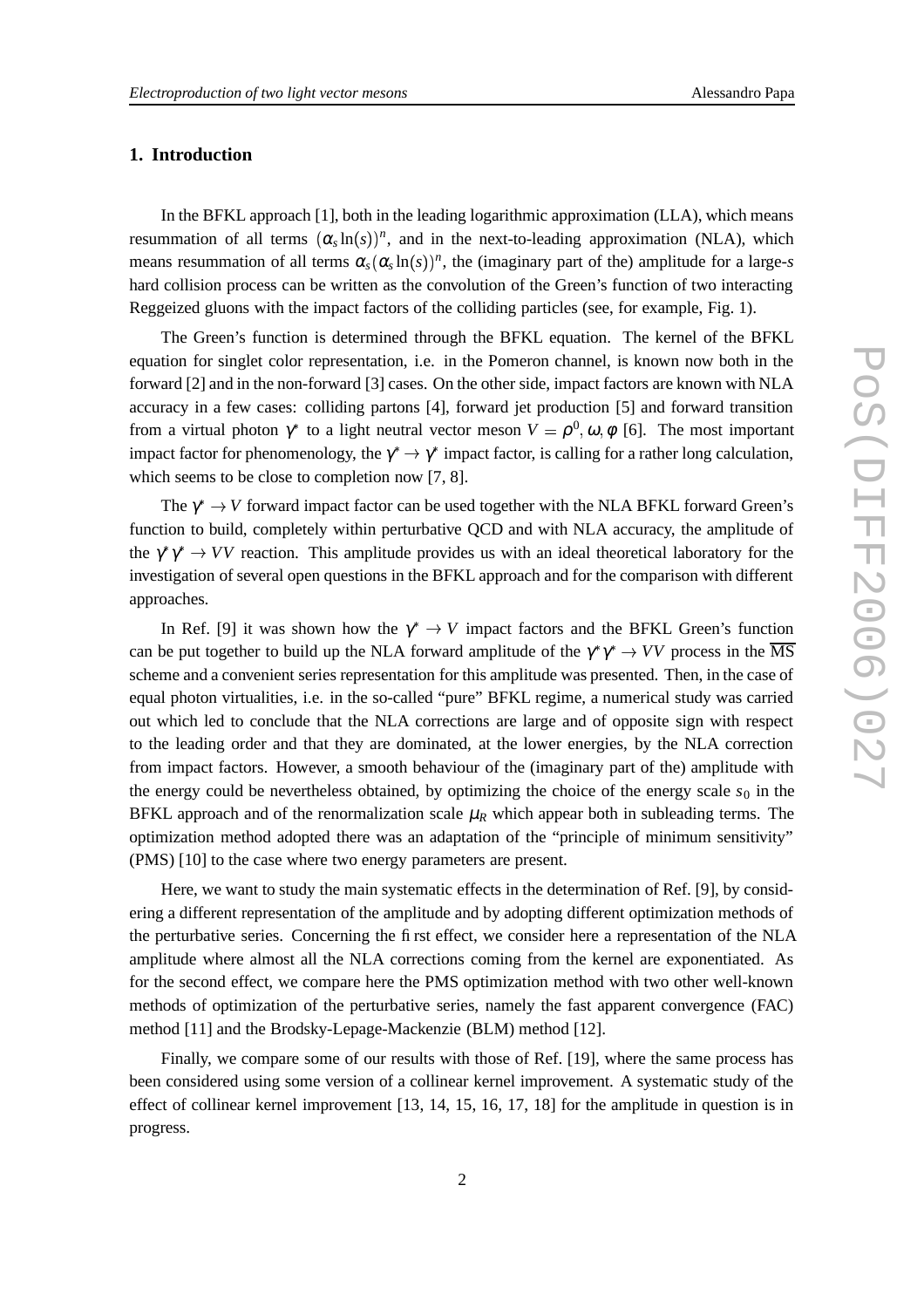

**Figure 1:** Schematic representation of the amplitude for the  $\gamma^*(p)\gamma^*(p') \rightarrow V(p_1)V(p_2)$  scattering.

# **2. Representations of the NLA amplitude**

The process under consideration is the production of two light vector mesons  $(V = \rho^0, \omega, \phi)$ in the collision of two virtual photons,  $\gamma^*(p)$   $\gamma^*(p') \to V(p_1) V(p_2)$ . Here, neglecting the meson mass  $m_V$ ,  $p_1$  and  $p_2$  are taken as Sudakov vectors satisfying  $p_1^2 = p_2^2 = 0$  and  $2(p_1p_2) = s$ ; the virtual photon momenta are instead  $p = \alpha p_1 - Q_1^2/(\alpha s) p_2$  and  $p' = \alpha' p_2 - Q_2^2/(\alpha' s) p_1$ , so that the photon virtualities turn to be  $p^2 = -Q_1^2$  and  $(p')^2 = -Q_2^2$ . We consider the kinematics when  $s \gg Q_{1,2}^2 \gg \Lambda_{QCD}^2$  and  $\alpha = 1 + Q_2^2/s + \mathcal{O}(s^{-2})$ ,  $\alpha' = 1 + Q_1^2/s + \mathcal{O}(s^{-2})$ . In this case vector mesons are produced by longitudinally polarized photons in the longitudinally polarized state [6]. Other helicity amplitudes are power suppressed, with a suppression factor  $\sim m_V/Q_{1,2}$ . We will discuss here the amplitude of the forward scattering, i.e. when the transverse momenta of produced *V* mesons are zero or when the variable  $t = (p_1 - p)^2$  takes its maximal value  $t_0 = -Q_1^2 Q_2^2 / s + \mathcal{O}(s^{-2})$ .

In Ref. [9] the NLA forward amplitude has been written as a spectral decomposition on the basis of eigenfunctions of the LLA BFKL kernel:

$$
\frac{\text{Im}_s(\mathscr{A})}{D_1 D_2} = \frac{s}{(2\pi)^2} \int_{-\infty}^{+\infty} dV \left(\frac{s}{s_0}\right)^{\bar{\alpha}_s(\mu_R)\chi(v)} \alpha_s^2(\mu_R) c_1(v) c_2(v) \left[1 + \bar{\alpha}_s(\mu_R) \left(\frac{c_1^{(1)}(v)}{c_1(v)} + \frac{c_2^{(1)}(v)}{c_2(v)}\right) + \bar{\alpha}_s^2(\mu_R) \ln\left(\frac{s}{s_0}\right) \left(\bar{\chi}(v) + \frac{\beta_0}{8N_c}\chi(v) \left[-\chi(v) + \frac{10}{3} + i\frac{d\ln(\frac{c_1(v)}{c_2(v)}}{dv} + 2\ln(\mu_R^2)\right]\right)\right].
$$
 (2.1)

Here,  $\bar{\alpha}_s = \alpha_s N_c / \pi$  and  $D_{1,2} = -4\pi e_q f_V / (N_c Q_{1,2})$ , where  $f_V$  is the meson dimensional coupling constant ( $f_p \approx 200 \text{MeV}$ ) and  $e_q$  should be replaced by  $e/\sqrt{2}$ ,  $e/(3\sqrt{2})$  and  $-e/3$  for the case of  $\rho^0$ ,  $\omega$  and  $\phi$  meson production, respectively. We refer to Ref. [9] for the details of the derivation and for the definition of the functions of  $v$  entering this expression. Two energy scales enter the expression (2.1), the renormalization scale  $\mu_R$  and the scale  $s_0$ , which is an artificial scale introduced in the BFKL approach at the time to perform the Mellin transform from the *s*-space to the complex angular momentum plane.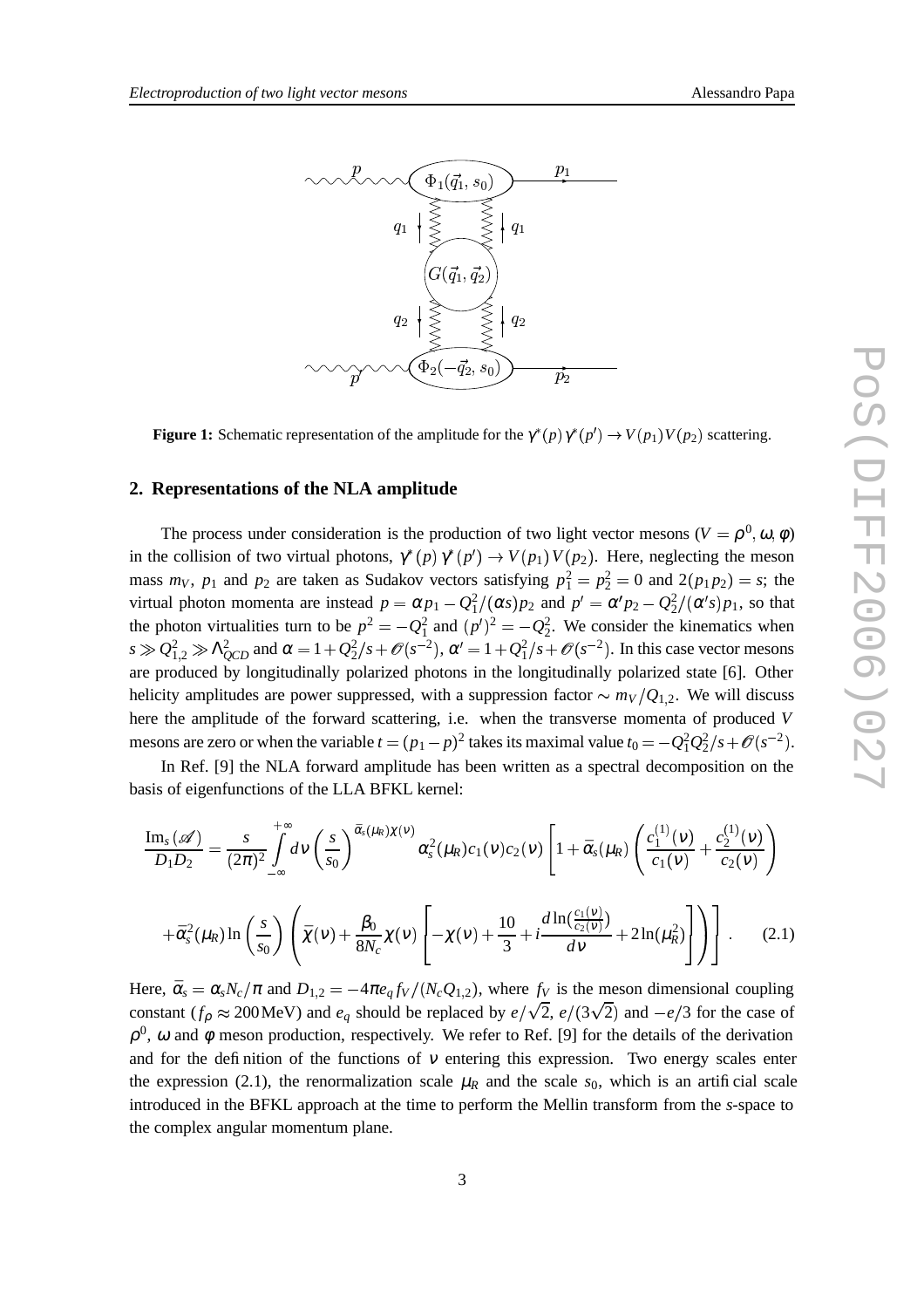It is easy to see that the above expression can be organized as a series:

$$
\frac{Q_1 Q_2}{D_1 D_2} \frac{\text{Im}_s(\mathscr{A}_{series})}{s} = \frac{1}{(2\pi)^2} \alpha_s(\mu_R)^2
$$
\n
$$
\times \left[ b_0 + \sum_{n=1}^{\infty} \bar{\alpha}_s(\mu_R)^n b_n \left( \ln \left( \frac{s}{s_0} \right)^n + d_n(s_0, \mu_R) \ln \left( \frac{s}{s_0} \right)^{n-1} \right) \right].
$$
\n(2.2)

The  $b_n$  coefficients are determined by the kernel and the impact factors in LLA, while the  $d_n$ coefficients depend also on the NLA corrections to the kernel and to the impact factors. For their expression, see Ref. [9].

An alternative possibility to represent the NLA amplitude is obtained by exponentiating the bulk of the kernel NLA corrections,

$$
\frac{\mathrm{Im}_{s}(\mathscr{A}_{exp})}{D_{1}D_{2}} = \frac{s}{(2\pi)^{2}} \int_{-\infty}^{+\infty} d\mathbf{v} \left(\frac{s}{s_{0}}\right)^{\bar{\alpha}_{s}(\mu_{R})\chi(\nu)+\bar{\alpha}_{s}^{2}(\mu_{R})\left(\bar{\chi}(\nu)+\frac{\beta_{0}}{8N_{c}}\chi(\nu)[-\chi(\nu)+\frac{10}{3}]\right)} \alpha_{s}^{2}(\mu_{R}) c_{1}(\nu)c_{2}(\nu)
$$
  
 
$$
\times \left[1+\bar{\alpha}_{s}(\mu_{R})\left(\frac{c_{1}^{(1)}(\nu)}{c_{1}(\nu)}+\frac{c_{2}^{(1)}(\nu)}{c_{2}(\nu)}\right)+\bar{\alpha}_{s}^{2}(\mu_{R})\ln\left(\frac{s}{s_{0}}\right)\frac{\beta_{0}}{8N_{c}}\chi(\nu)\left(i\frac{d\ln(\frac{c_{1}(\nu)}{c_{2}(\nu)})}{d\nu}+2\ln(\mu_{R}^{2})\right)\right].
$$
 (2.3)

This form of the NLA amplitude was used in [20] (see also [21]), without account of the last two terms in the second line of (2.3), for the analysis of the total  $\gamma^* \gamma^*$  cross section. We will refer in the following to this representation simply as "exponentiated" amplitude.

It is easily seen that the amplitude, in any of the given representations, is independent in the NLA from the choice of  $s_0$  and of  $\mu_R$  [9].

### **3. Numerical results**

In Ref. [9] we presented some numerical results for the amplitude given in Eq. (2.2) for the  $Q_1 = Q_2 \equiv Q$  kinematics, i.e. in the "pure" BFKL regime. We found that the  $d_n$  coefficients are negative and increasingly large in absolute values as the perturbative order increases, making evident the need of an optimization of the perturbative series. We adopted the principle of minimal sensitivity (PMS) [10], by requiring the minimal sensitivity of the predictions to the change of both the renormalization and the energy scales,  $\mu_R$  and  $s_0$ . We considered the amplitude for  $Q^2$ =24 GeV<sup>2</sup> and  $n_f = 5$  and studied its sensitivity to variation of the parameters  $\mu_R$  and  $Y_0 = \ln(s_0/Q^2)$ . We could see that for each value of  $Y = \ln(s/Q^2)$  there are quite large regions in  $\mu_R$  and  $Y_0$  where the amplitude is practically independent on  $\mu_R$  and  $Y_0$  and we got for the amplitude a smooth behaviour in *Y* (see the curve labeled "series - PMS" in Figs. 2 and 3). The optimal values turned out to be  $\mu_R \simeq 10Q$  and  $Y_0 \simeq 2$ , quite far from the kinematical values  $\mu_R = Q$  and  $Y_0 = 0$ . These "unnatural" values probably mimic large unknown NNLA corrections.

As an estimation of the systematic effects in our determination, we want to consider here also the "exponentiated" representation of the amplitude, Eq. (2.3), and different optimization methods.<sup>1</sup>

<sup>&</sup>lt;sup>1</sup>For more details on the following, see Ref. [22].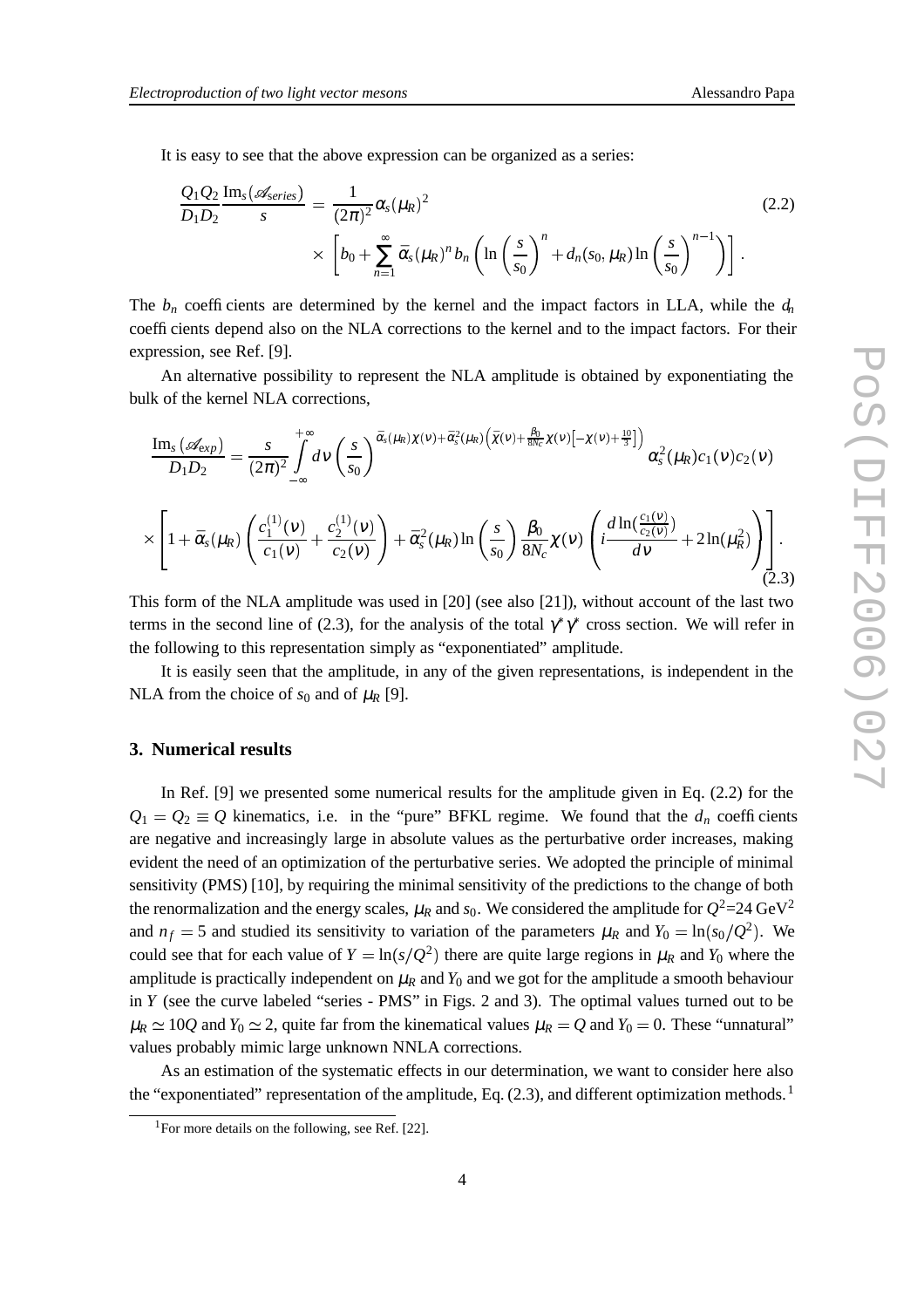

**Figure 2:**  $\text{Im}_s(\mathscr{A})Q^2/(sD_1D_2)$  as a function of *Y* at  $Q^2$ =24 GeV<sup>2</sup> ( $n_f$  = 5): (left) series representation with PMS and "exponentiated" representation with PMS, (right) series representation with PMS and with FAC.

At first, we compare the series and the "exponentiated" determinations using in both case the PMS method. The optimal values of  $\mu_R$  and  $Y_0$  for the "exponentiated" amplitude are quite similar to those obtained in the case of the series representation, with only a slight decrease of the optimal  $\mu_R$ . Fig. 2 (left) shows that the two determinations are in good agreement at the lower energies, but deviate increasingly for large values of *Y*. It should be stressed, however, that the applicability domain of the BFKL approach is determined by the condition  $\bar{\alpha}_s(\mu_R)Y \sim 1$  and, for  $Q^2$ =24 GeV<sup>2</sup> and for the typical optimal values of  $\mu_R$ , one gets from this condition  $Y \sim 5$ . Around this value the discrepancy between the two determinations is within a few percent.

As a second check, we changed the optimization method and applied it both to the series and to the "exponentiated" representation. The method considered is the fast apparent convergence (FAC) method [11], whose strategy, when applied to a usual perturbative expansion, is to fix the renormalization scale to the value for which the highest order correction term is exactly zero. In our case, the application of the FAC method requires an adaptation, for two reasons: the first is that we have two energy parameters in the game,  $\mu_R$  and  $Y_0$ , the second is that, if only strict NLA corrections are taken, the amplitude does not depend at all on these parameters. For details about the application of this method, we refer to [22]. Here, we merely show the results: the FAC method applied to the series representation (see Fig. 2 (right)) and to the exponentiated representation (see Fig. 3 (left)) gives results in nice agreement with those from the PMS method applied to the series representation, over the whole energy range considered.

Another popular optimization method is the Brodsky-Lepage-Mackenzie (BLM) one [12], which amounts to perform a finite renormalization to a physical scheme and then to choose the renormalization scale in order to remove the  $β_0$ -dependent part. We applied this method only to the series representation, Eq. (2.2). The result is compared with the PMS method in Fig. 3 (right) (for details, see Ref. [22]).

The  $\gamma^* \gamma^* \to \rho \rho$  amplitude with the inclusion of NLA BFKL effects has been studied also in Ref. [19]. In that paper, the amplitude has been built with the following ingredients: leading-order impact factors for the  $\gamma^* \to \rho$  transition, BLM scale fixing for the running of the coupling in the prefactor of the amplitude (the BLM scale is found using the NLA  $\gamma^* \to \rho$  impact factor calculated in Ref. [6]) and renormalization-group-resummed BFKL kernel, with resummation performed on the LLA BFKL kernel at fixed coupling [23]. In Ref. [19] the behaviour of  $d\sigma/dt$  at  $t = t_0$  as a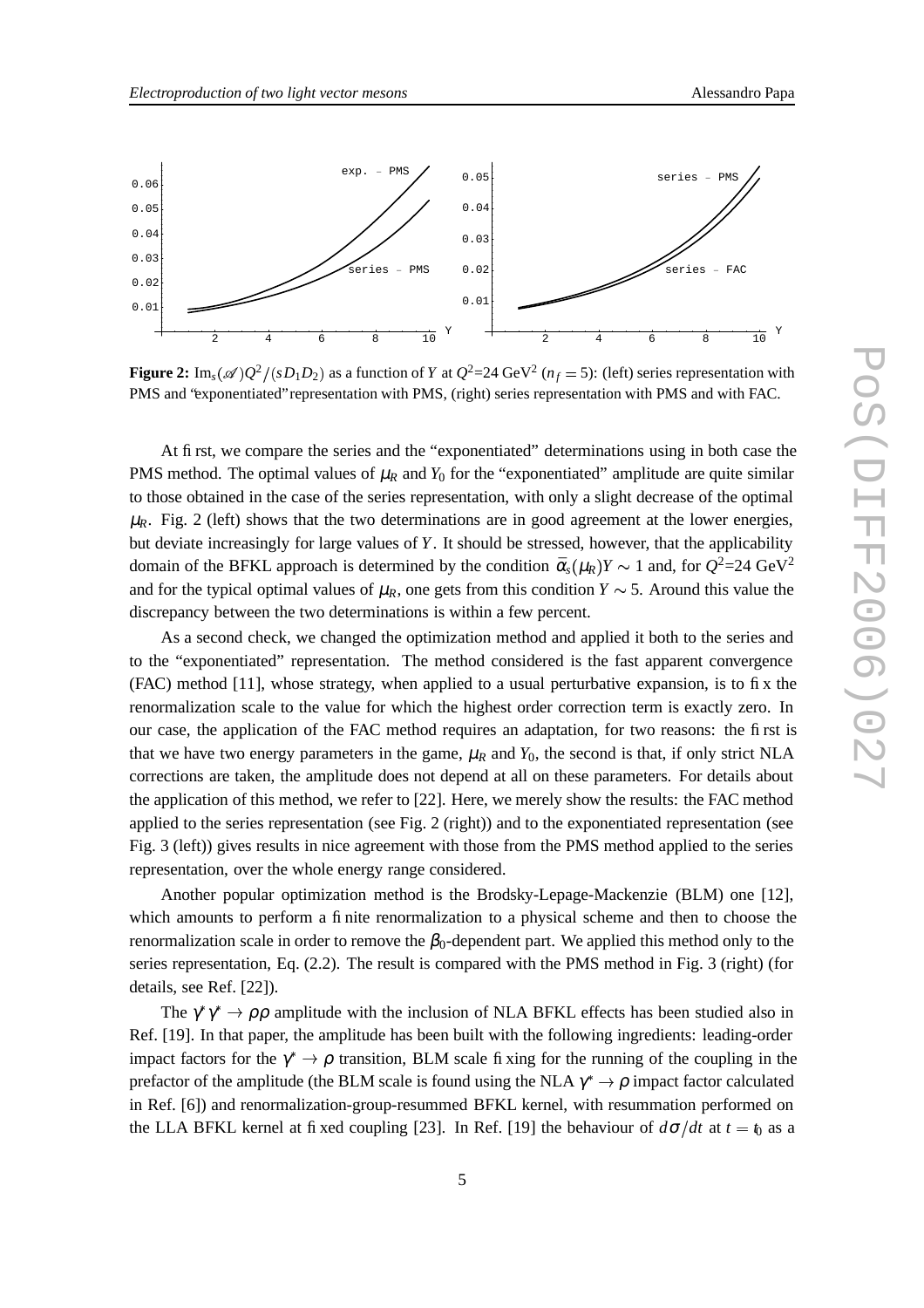

**Figure 3:**  $\text{Im}_s(\mathscr{A})Q^2/(sD_1D_2)$  as a function of *Y* at  $Q^2$ =24 GeV<sup>2</sup> ( $n_f$  = 5): (left) series representation with PMS and "exponentiated" representation with FAC, (right) series representation with PMS and with BLM.



**Figure 4:**  $d\sigma/dt|_{t=t_0}$  [pb/GeV<sup>2</sup>] as a function of  $\sqrt{s}$  at  $Q^2=16$  GeV<sup>2</sup> ( $n_f = 5$ ) (left) and at  $Q^2=4$  GeV<sup>2</sup>  $(n_f = 3)$  (right) from the series representation with the PMS optimization method (solid lines) compared with the determination from the approach in Ref. [19] (dashed lines).

function of  $\sqrt{s}$  was determined for three values of the common photon virtuality,  $Q=2$ , 3 and 4 GeV.

In order to make a comparison with the findings of Ref. [19], we computed  $d\sigma/dt$  at  $t = t_0$ for *Q*=2 and *Q*=4 GeV as functions of  $\sqrt{s}$ . We used  $f_p$ =216 MeV,  $\alpha_{EM}$  = 1/137 and the two–loop running strong coupling corresponding to the value  $\alpha_s(M_Z) = 0.12$ . The results are shown in the linear-log plots of Fig. 4, which shows a large disagreement. It would be interesting to understand to what extent this disagreement is due to the use in Ref. [19] of LLA impact factors instead of the NLA ones or to the way the collinear improvement of the kernel is performed.

The work of D.I. was partially supported by grants RFBR-05-02-1611, NSh-5362.2006.2.

#### **References**

- [1] V.S. Fadin, E.A. Kuraev, L.N. Lipatov, Phys. Lett. **B60** (1975) 50; E.A. Kuraev, L.N. Lipatov and V.S. Fadin, Zh. Eksp. Teor. Fiz. **71** (1976) 840 [Sov. Phys. JETP **44** (1976) 443]; **72** (1977) 377 [**45** (1977) 199]; Ya.Ya. Balitskii and L.N. Lipatov, Sov. J. Nucl. Phys. **28** (1978) 822.
- [2] V.S. Fadin and L.N. Lipatov, Phys. Lett. **B429** (1998) 127; M. Ciafaloni and G. Camici, Phys. Lett. **B430** (1998) 349.